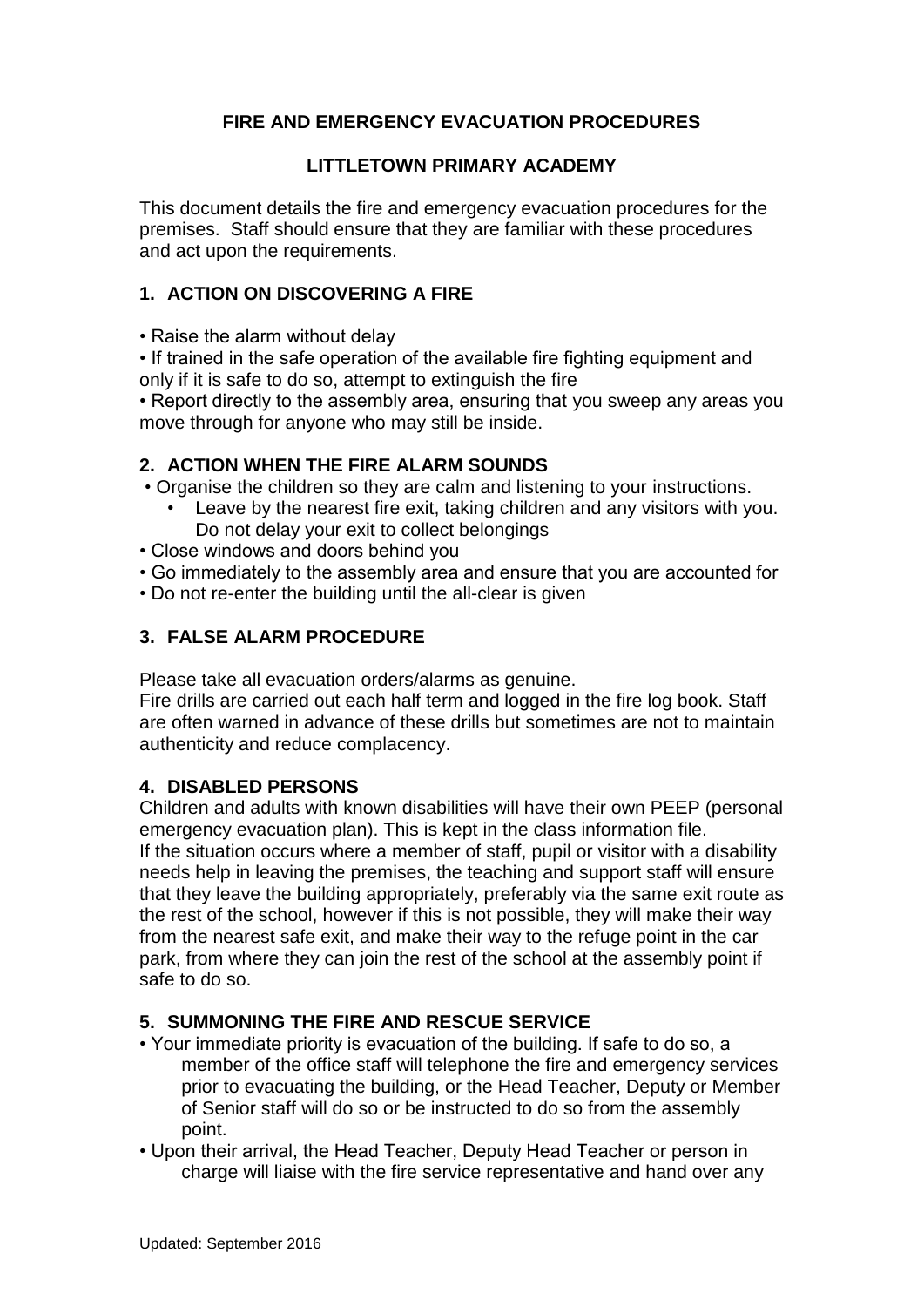relevant documentation, including the fire risk assessment and building risk assessments, and plans of the building (in dedicated folder)

# **6. ACTION AT THE ASSEMBLY POINT**

Each teacher will be given their register upon entering the assembly point, and they will call the register and double check numbers to ensure that no person is left inside the building.

The office staff will count to make sure that all of the staff have arrived on the playground and check visitors against the signing in book.

## **7. FIRE MARSHAL PERSONNEL** (Teachers / support staff)

• Upon exiting the building, thoroughly check the areas you move through to ensure that all occupants have evacuated. Checks on toilet areas should include a check on individual cubicles

• Never open a door if you suspect that there may be a fire beyond it. If in doubt, check the door with the back of your hand.

- If you encounter any persons present, they should be instructed to evacuate immediately. All visitors and members of the general public should be ushered to an exit – not just pointed in the general direction of one
- Do not delay your own evacuation if you encounter somebody who refuses to leave
- Brief the Head Teacher, and in their absence the Deputy Head Teacher upon your arrival at the assembly area.

## **8. EVACUATION ROUTES**

In each classroom there is a plan of the school with the evacuation route is clearly marked.

The back playground is the assembly area for years  $3 - 6$ .

The front playground is the assembly area for years nursery – year 2. *It should be noted that the nursery is on a separate fire alarm system.*

## **9. BOOKING IN/OUT PROCEDURES**

All visitors and contractors are directed to the reception where they must sign in and out. The admin staff will bring the information to the assembly area during an evacuation.